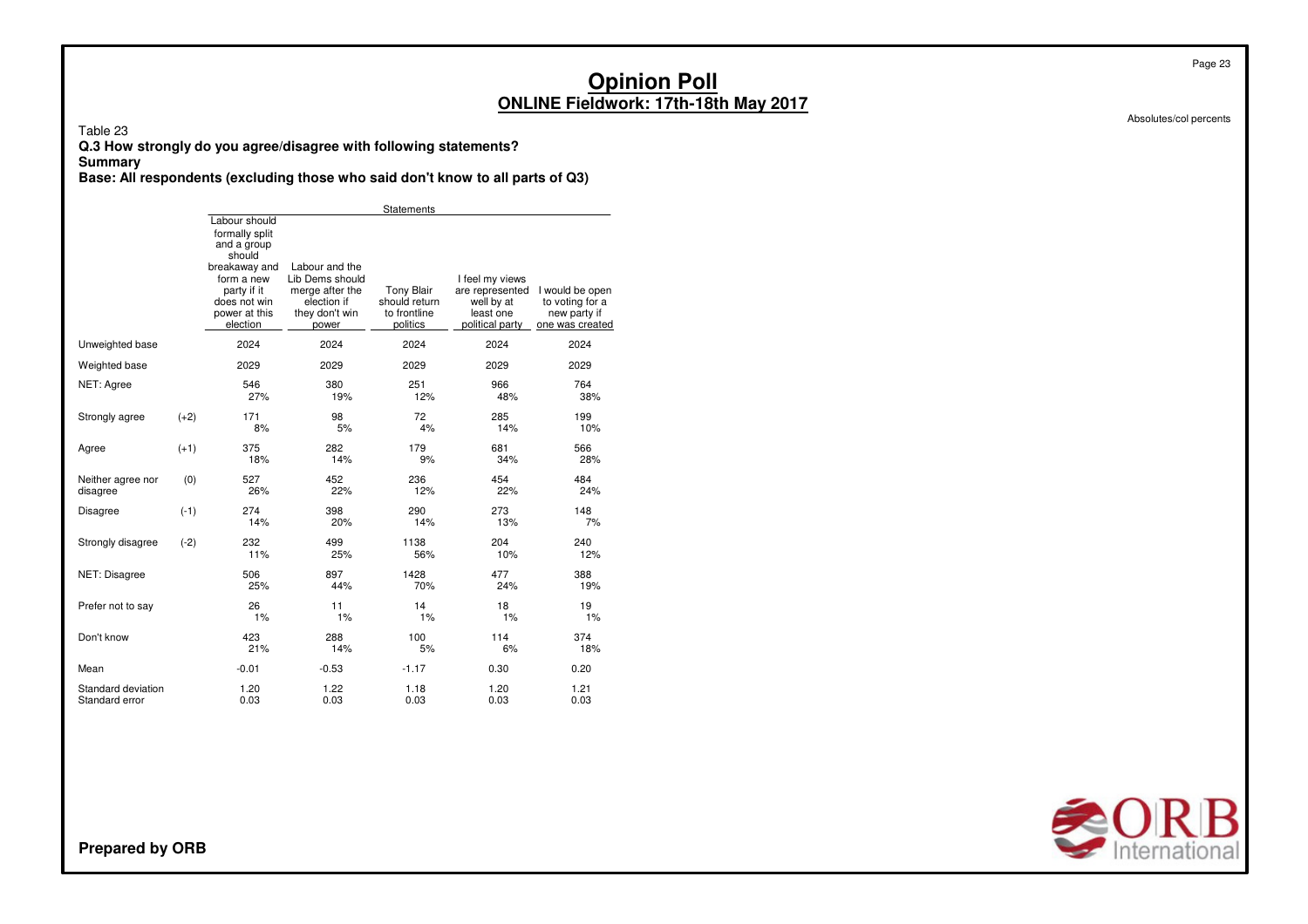Table <sup>24</sup>

**Q.3 How strongly do you agree/disagree with following statements?**

Labour should formally split and a group should breakaway and form a new party if it does not win power at this election<br>Base: All respondents (excluding those who said don't know to all parts of Q3)

|                                      |        |              | Gender<br>Age |              |              |              |              |              |              |              |              |              | Social Grade   |              |               |                      |                 |                                        |                       |                       | Region    |              |              |               |               |                               | Employment<br>Sector |              |
|--------------------------------------|--------|--------------|---------------|--------------|--------------|--------------|--------------|--------------|--------------|--------------|--------------|--------------|----------------|--------------|---------------|----------------------|-----------------|----------------------------------------|-----------------------|-----------------------|-----------|--------------|--------------|---------------|---------------|-------------------------------|----------------------|--------------|
|                                      |        | Total        | Male          | Female       | 18-24        | 25-34        | 35-44        | 45-54        | 55-64        | $65+$        | AB           | C1           | C <sub>2</sub> | DE           | Scot-<br>land | North<br>East        | North<br>West   | York-<br>shire<br>&<br>Humb-<br>erside | West<br>Mid-<br>lands | East<br>Mid-<br>lands | Wales     | East-<br>ern | London       | South<br>East | South<br>West | North-<br>ern<br>Ire-<br>land | Public               | Pri-<br>vate |
| Unweighted base                      |        | 2024         | 982           | 1042         | 237          | 299          | 326          | 331          | 312          | 519          | 545          | 559          | 408            | 512          | 187           | 82                   | 22 <sub>1</sub> | 187                                    | 166                   | 135                   | 110       | 210          | 217          | 264           | 192           | 53                            | 227                  | 819          |
| Weighted base                        |        | 2029         | 1006          | 1023         | 217          | 335          | 328          | 365          | 306          | 477          | 545          | 569          | 417            | 497          | 170           | 82                   | 222             | 165                                    | 180                   | 152                   | 98        | 189          | 263          | 273           | 174           | 61                            | 255                  | 912          |
| NET: Agree                           |        | 546<br>27%   | 314<br>31%    | 232<br>23%   | 52<br>24%    | 93<br>28%    | 72<br>22%    | 76<br>21%    | 99<br>32%    | 154<br>32%   | 173<br>32%   | 58<br>28%    | 97<br>23%      | 117<br>24%   | 28<br>16%     | 25<br>31%            | 64<br>29%       | 48<br>29%                              | 54<br>30%             | 43<br>28%             | 26<br>26% | 52<br>28%    | 82<br>31%    | 68<br>25%     | 40<br>23%     | 16<br>26%                     | 66<br>26%            | 230<br>25%   |
| Strongly agree                       | $(+2)$ | 171<br>8%    | 114<br>11%    | 57<br>6%     | 14<br>6%     | 24<br>7%     | 20<br>6%     | 24<br>6%     | 38<br>12%    | 52<br>11%    | 55<br>10%    | 51<br>9%     | 36<br>9%       | 29<br>6%     | 13<br>8%      | 3<br>4%              | 19<br>8%        | 13<br>8%                               | 14<br>8%              | 7%                    | 6<br>6%   | 19<br>10%    | 32<br>12%    | 20<br>7%      | 18<br>10%     | 5<br>8%                       | 23<br>9%             | 73<br>8%     |
| Agree                                | $(+1)$ | 375<br>18%   | 200<br>20%    | 175<br>17%   | 38<br>17%    | 69<br>21%    | 52<br>16%    | 52<br>14%    | 61<br>20%    | 102<br>21%   | 118<br>22%   | 107<br>19%   | 61<br>15%      | 89<br>18%    | 15<br>9%      | 22<br>27%            | 46<br>21%       | 34<br>21%                              | 40<br>22%             | 32<br>21%             | 20<br>20% | 34<br>18%    | 51<br>19%    | 48<br>18%     | 22<br>13%     | 11<br>18%                     | 43<br>17%            | 157<br>17%   |
| Neither agree nor<br>disagree        | (0)    | 527<br>26%   | 247<br>25%    | 281<br>27%   | 44<br>20%    | 94<br>28%    | 101<br>31%   | 103<br>28%   | 77<br>25%    | 109<br>23%   | 122<br>22%   | 154<br>27%   | 125<br>30%     | 126<br>25%   | 43<br>25%     | 19<br>22%            | 52<br>23%       | 48<br>29%                              | 41<br>23%             | 29<br>19%             | 29<br>30% | 57<br>30%    | 72<br>27%    | 77<br>28%     | 45<br>26%     | 16<br>27%                     | 54<br>21%            | 275<br>30%   |
| Disagree                             | $(-1)$ | 274<br>14%   | 150<br>15%    | 124<br>12%   | 41<br>19%    | 54<br>16%    | 56<br>17%    | 45<br>12%    | 38<br>12%    | 40<br>8%     | 80<br>15%    | 72<br>13%    | 51<br>12%      | 71<br>14%    | 35<br>20%     | 6<br>8%              | 30<br>14%       | 20<br>12%                              | 22<br>12%             | 31<br>21%             | 12<br>12% | 17<br>9%     | 31<br>12%    | 32<br>12%     | 29<br>16%     | 8<br>13%                      | 57<br>22%            | 118<br>13%   |
| Strongly disagree                    | $(-2)$ | 232<br>11%   | 130<br>13%    | 102<br>10%   | 28<br>13%    | 23<br>7%     | 38<br>12%    | 52<br>14%    | 43<br>14%    | 48<br>10%    | 65<br>12%    | 55<br>10%    | 43<br>10%      | 69<br>14%    | 18<br>11%     | 15<br>18%            | 19<br>9%        | 15<br>9%                               | 20<br>11%             | 16<br>10%             | 14<br>14% | 22<br>11%    | 37<br>14%    | 27<br>10%     | 23<br>13%     | 12%                           | 32<br>13%            | 89<br>10%    |
| NET: Disagree                        |        | 506<br>25%   | 281<br>28%    | 225<br>22%   | 69<br>32%    | 77<br>23%    | 94<br>29%    | 97<br>26%    | 81<br>26%    | 88<br>18%    | 144<br>26%   | 128<br>22%   | 94<br>23%      | 140<br>28%   | 53<br>31%     | 21<br>26%            | 49<br>22%       | 35<br>21%                              | 42<br>24%             | 47<br>31%             | 26<br>26% | 39<br>21%    | 68<br>26%    | 59<br>22%     | 51<br>29%     | 15<br>25%                     | 88<br>35%            | 207<br>23%   |
| Prefer not to say                    |        | 26<br>1%     | 19<br>2%      | 1%           | 6<br>3%      | 5<br>2%      |              | 8<br>2%      |              | 6<br>1%      | 6<br>1%      | 9<br>1%      | 1%             | 1%           | 2<br>1%       | $\overline{c}$<br>2% |                 | 3<br>2%                                | 3<br>2%               |                       | 1%        | 1%           | 8<br>3%      | 3<br>1%       | 1%            |                               | 6<br>2%              | 11<br>1%     |
| Don't know                           |        | 423<br>21%   | 146<br>15%    | 278<br>27%   | 46<br>21%    | 65<br>19%    | 61<br>19%    | 82<br>23%    | 49<br>16%    | 120<br>25%   | 100<br>18%   | 120<br>21%   | 95<br>23%      | 108<br>22%   | 44<br>26%     | 16<br>19%            | 56<br>25%       | 32<br>19%                              | 39<br>22%             | 33<br>22%             | 16<br>17% | 39<br>21%    | 32<br>12%    | 65<br>24%     | 37<br>21%     | 14<br>23%                     | 41<br>16%            | 190<br>21%   |
| Mean                                 |        | $-0.01$      | 0.02          | $-0.05$      | $-0.19$      | 0.06         | $-0.15$      | .18          | 0.05         | 0.20         | 0.04         | 0.06         |                | $-0.16$      | .25           | $-0.12$              | 0.09            | 0.08                                   | 0.03                  | $-0.08$               | $-0.10$   | 0.07         | 0.04         | 0.01          | $-0.12$       | $-0.03$                       | $-0.15$              | 0.01         |
| Standard deviation<br>Standard error |        | 1.20<br>0.03 | 1.26<br>0.04  | 1.12<br>0.04 | 1.21<br>0.09 | 1.08<br>0.07 | 1.12<br>0.07 | 1.19<br>0.08 | 1.29<br>0.08 | 1.23<br>0.06 | 1.24<br>0.06 | 1.17<br>0.06 | 1.16<br>0.07   | 1.19<br>0.06 | 1.16<br>0.10  | 1.25<br>0.16         | 1.17<br>0.09    | 1.13<br>0.09                           | 1.20<br>0.1           | 1.19<br>0.12          | 0.12      | 1.20<br>0.09 | 1.27<br>0.09 | 1.15<br>0.08  | 1.25<br>0.10  | 1.20<br>0.19                  | 1.23<br>0.09         | 1.14<br>0.04 |
|                                      |        |              |               |              |              |              |              |              |              |              |              |              |                |              |               |                      |                 |                                        |                       |                       |           |              |              |               |               |                               |                      |              |



Page 24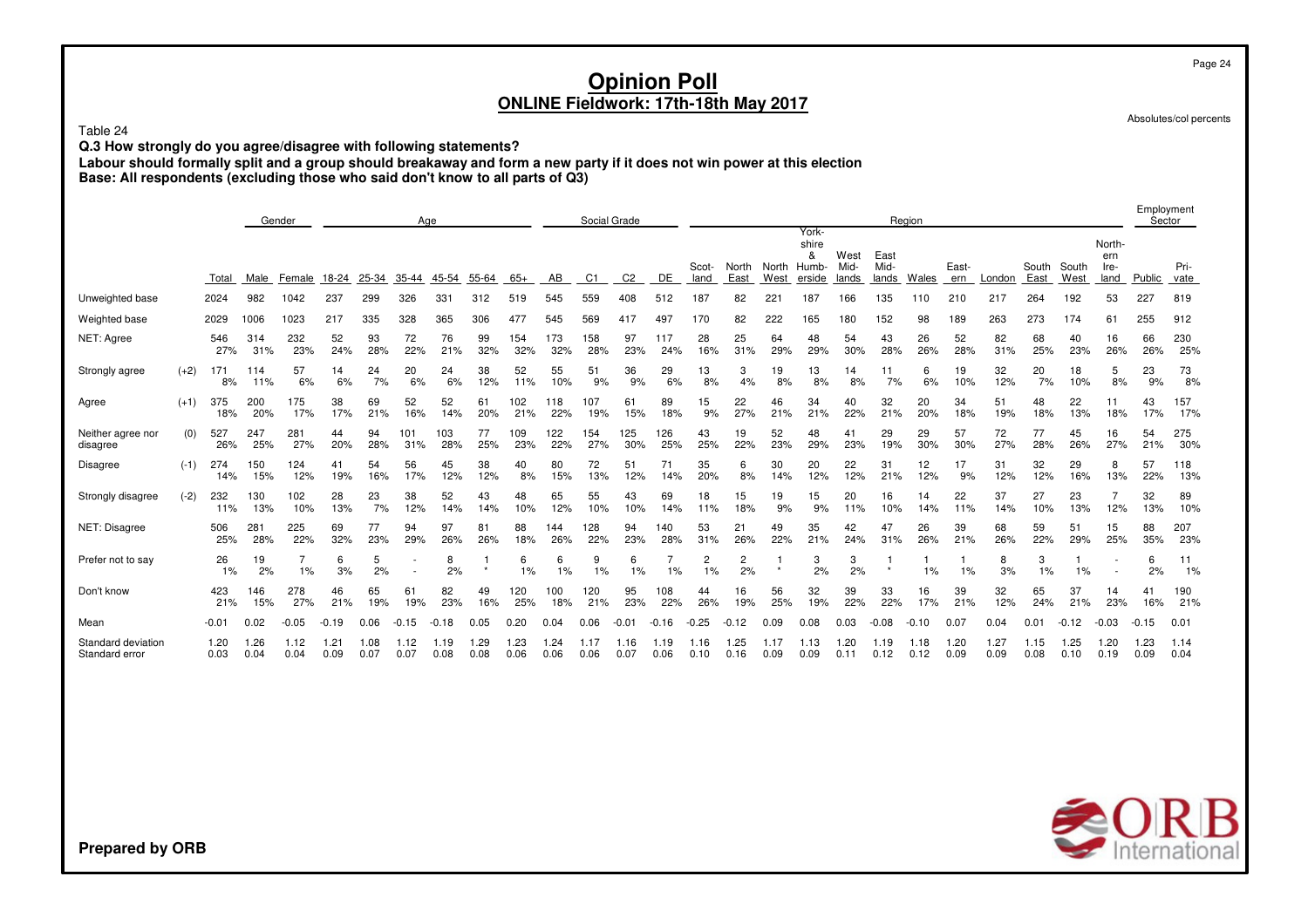Table <sup>25</sup>

**Q.3 How strongly do you agree/disagree with following statements?**

Labour should formally split and a group should breakaway and form a new party if it does not win power at this election<br>Base: All respondents (excluding those who said don't know to all parts of Q3)

|                                      |        |              |              |              |              | 2015 Vote    |                      |                                                      |                      |              | Referendum Vote |              |
|--------------------------------------|--------|--------------|--------------|--------------|--------------|--------------|----------------------|------------------------------------------------------|----------------------|--------------|-----------------|--------------|
|                                      |        | Total        | Con          | Lab          | Lib Dem      | <b>UKIP</b>  | <b>SNP</b>           | Plaid Cymru                                          | Other                | Did not vote | Leave           | Remain       |
| Unweighted base                      |        | 2024         | 598          | 497          | 113          | 266          | 91                   | 8                                                    | 108                  | 285          | 983             | 838          |
| Weighted base                        |        | 2029         | 615          | 494          | 108          | 273          | 85                   | 9                                                    | 116                  | 272          | 984             | 851          |
| NET: Agree                           |        | 546<br>27%   | 204<br>33%   | 122<br>25%   | 35<br>32%    | 84<br>31%    | 12<br>14%            | 2<br>25%                                             | 28<br>24%            | 55<br>20%    | 290<br>29%      | 223<br>26%   |
| Strongly agree                       | $(+2)$ | 171<br>8%    | 62<br>10%    | 47<br>10%    | 12<br>12%    | 32<br>12%    | $\overline{7}$<br>8% | ٠<br>٠                                               | 5<br>4%              | 6<br>2%      | 98<br>10%       | 68<br>8%     |
| Agree                                | $(+1)$ | 375<br>18%   | 143<br>23%   | 75<br>15%    | 22<br>21%    | 52<br>19%    | 5<br>6%              | 2<br>25%                                             | 22<br>19%            | 49<br>18%    | 192<br>19%      | 155<br>18%   |
| Neither agree nor<br>disagree        | (0)    | 527<br>26%   | 156<br>25%   | 94<br>19%    | 28<br>26%    | 73<br>27%    | 19<br>23%            | $\mathbf{1}$<br>13%                                  | 33<br>28%            | 97<br>36%    | 262<br>27%      | 188<br>22%   |
| Disagree                             | $(-1)$ | 274<br>14%   | 64<br>10%    | 105<br>21%   | 16<br>15%    | 19<br>7%     | 22<br>26%            | 1<br>8%                                              | 17<br>15%            | 26<br>10%    | 97<br>10%       | 161<br>19%   |
| Strongly disagree                    | $(-2)$ | 232<br>11%   | 53<br>9%     | 89<br>18%    | 9<br>8%      | 29<br>11%    | 10<br>12%            | 2<br>26%                                             | 19<br>16%            | 19<br>7%     | 110<br>11%      | 110<br>13%   |
| NET: Disagree                        |        | 506<br>25%   | 118<br>19%   | 194<br>39%   | 25<br>23%    | 48<br>17%    | 32<br>38%            | 3<br>34%                                             | 36<br>31%            | 45<br>17%    | 207<br>21%      | 271<br>32%   |
| Prefer not to say                    |        | 26<br>1%     | 8<br>1%      | 6<br>1%      | $\sim$<br>٠  | 6<br>2%      | 1.<br>2%             | $\overline{\phantom{a}}$<br>$\overline{\phantom{a}}$ | $\overline{c}$<br>1% | 3<br>1%      | 11<br>1%        | 13<br>2%     |
| Don't know                           |        | 423<br>21%   | 129<br>21%   | 78<br>16%    | 20<br>19%    | 62<br>23%    | 20<br>23%            | 2<br>28%                                             | 17<br>15%            | 72<br>26%    | 214<br>22%      | 157<br>18%   |
| Mean                                 |        | $-0.01$      | 0.20         | $-0.28$      | 0.16         | 0.19         | $-0.38$              | $-0.50$                                              | $-0.22$              | $-0.01$      | 0.09            | $-0.13$      |
| Standard deviation<br>Standard error |        | 1.20<br>0.03 | 1.16<br>0.05 | 1.30<br>0.06 | 1.18<br>0.12 | 1.23<br>0.09 | 1.17<br>0.14         | 1.40<br>0.63                                         | 1.17<br>0.12         | 0.95<br>0.07 | 1.21<br>0.04    | 1.22<br>0.05 |



Page 25

Absolutes/col percents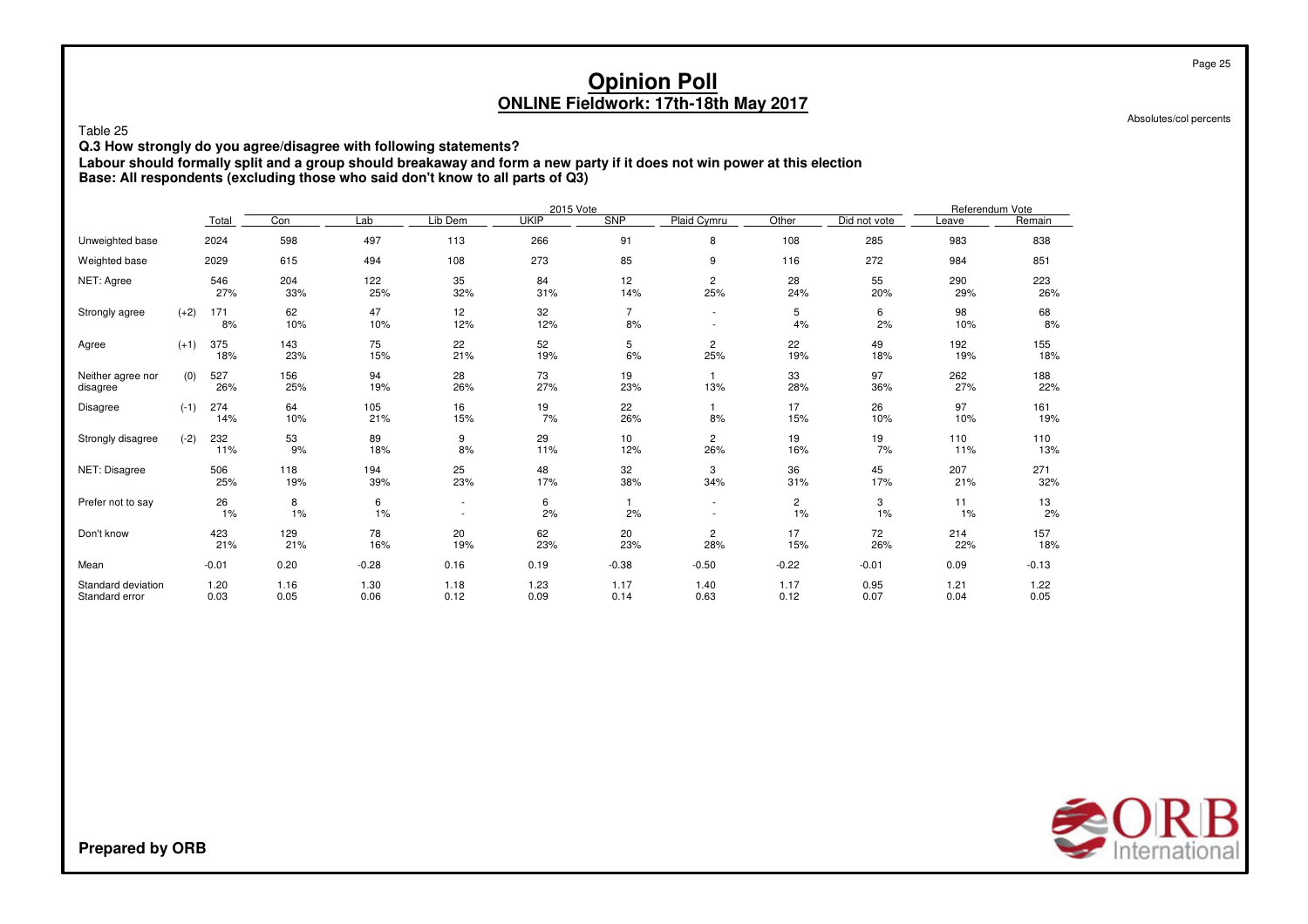Table 26

**Q.3 How strongly do you agree/disagree with following statements? Labour and the Lib Dems should merge after the election if they don't win power Base: All respondents (excluding those who said don't know to all parts of Q3)**

Employment<br>Sector Gender Age Social Grade Region Sector Yorkshire North- & West East ern Scot- North North Humb- Mid- Mid- East- South South Ire- Pri-**Total** Male Female 18-24 25-34 35-44 45-54 55-64 65+ ABC1 C2 DE land East West erside lands lands Wales ern London East West land Public vate Unweighted base 2024 982 1042 237 299 326 331 312 519 545 559 408 512 187 82 221 187 166 135 110 210 217 264 192 53 227 819 Weighted base 2029 1006 1023 217 335 328 365 306 477 569 417 497 170 82 222 165 180 152 98 189 263 273 174 61 255 912 NET: Agree 380 195 186 54 86 68 62 43 67 100 115 67 98 34 14 51 27 46 30 11 32 56 48 18 14 57 186 19% 19% 18% 25% 26% 21% 17% 14% 14% 18% 20% 16% 20% 20% 17% 23% 16% 25% 20% 11% 17% 21% 17% 10% 22% 22% 20% Strongly agree (+2) 98 48 50 15 24 21 18 9 11 34 26 20 18 7 4 12 7 9 8 3 10 13 18 7 - 19 44 5% 5% 5% 7% 7% 6% 5% 3% 2% 6% 5% 5% 4% 4% 5% 6% 4% 5% 5% 3% 5% 5% 7% 4% - 7% 5% Agree (+1) 282 147 135 39 61 47 44 35 56 66 89 47 80 27 10 39 20 36 23 9 23 43 30 11 14 39 142 14% 15% 13% 18% 18% 14% 12% 11% 12% 12% 16% 11% 16% 16% 12% 17% 12% 20% 15% 9% 12% 16% 11% 6% 22% 15% 16% Neither agree nor (0) 452 218 234 51 81 96 81 66 78 114 116 107 116 35 20 42 40 53 28 28 39 65 55 30 18 56 225 disagree 22% 22% 23% 23% 24% 29% 22% 21% 16% 21% 20% 26% 23% 21% 24% 19% 24% 29% 19% 28% 21% 25% 20% 17% 29% 22% 25% Disagree (-1) 398 192 206 40 61 58 82 64 92 124 110 80 83 33 16 37 31 27 41 21 38 55 53 37 10 52 174 20% 19% 20% 19% 18% 18% 22% 21% 19% 23% 19% 19% 17% 19% 19% 17% 18% 15% 27% 22% 20% 21% 19% 21% 16% 21% 19% Strongly disagree (-2) 499 302 197 37 47 68 86 90 170 140 143 100 116 34 23 52 50 34 30 20 52 55 75 65 10 62 190 25% 30% 19% 17% 14% 21% 24% 30% 36% 26% 25% 24% 23% 20% 28% 23% 30% 19% 20% 20% 28% 21% 27% 37% 17% 24% 21% NET: Disagree 897 494 404 78 108 126 168 154 263 264 254 180 200 67 38 89 80 61 71 41 90 110 128 102 20 114 364 44% 49% 39% 36% 32% 38% 46% 50% 55% 48% 45% 43% 40% 39% 46% 40% 49% 34% 47% 42% 48% 42% 47% 59% 33% 45% 40% Prefer not to say 11 6 4 2 3 - 2 \* 3 1 4 3 3 3 2 - 1 \* - - 1 3 - 1 - 2 3 1% 1% \* 1% 1% - 1% \* 1% \* 1% 1% 1% 2% 2% - 1% \* - - 1% 1% - \* - 1% \* Don't know 288 93 195 33 57 38 51 43 67 66 80 62 80 31 9 40 17 21 22 18 27 28 42 24 9 26 133 14% 9% 19% 15% 17% 12% 14% 14% 14% 12% 14% 15% 16% 18% 10% 18% 11% 11% 15% 19% 14% 11% 15% 14% 16% 10% 15% Mean -0.53 -0.61 -0.44 -0.25 -0.17 -0.37 -0.56 -0.73 -0.87 -0.56 -0.53 -0.55 -0.48 -0.44 -0.59 -0.42 -0.65 -0.25 -0.48 -0.58 -0.62 -0.42 -0.60 -0.95 -0.33 -0.44 -0.42 Standard deviation 1.22 1.24 1.19 1.24 1.21 1.21 1.20 1.16 1.18 1.24 1.24 1.19 1.21 1.21 1.23 1.29 1.22 1.20 1.19 1.08 1.24 1.20 1.27 1.16 1.08 1.28 1.20 Standard error 0.030.04 0.04 0.09 0.08 0.07 0.07 0.07 0.06 0.06 0.06 0.06 0.06 0.10 0.15 0.10 0.09 0.10 0.11 0.12 0.09 0.09 0.09 0.09 0.16 0.09 0.05



Absolutes/col percents

**Prepared by ORB**

Page 26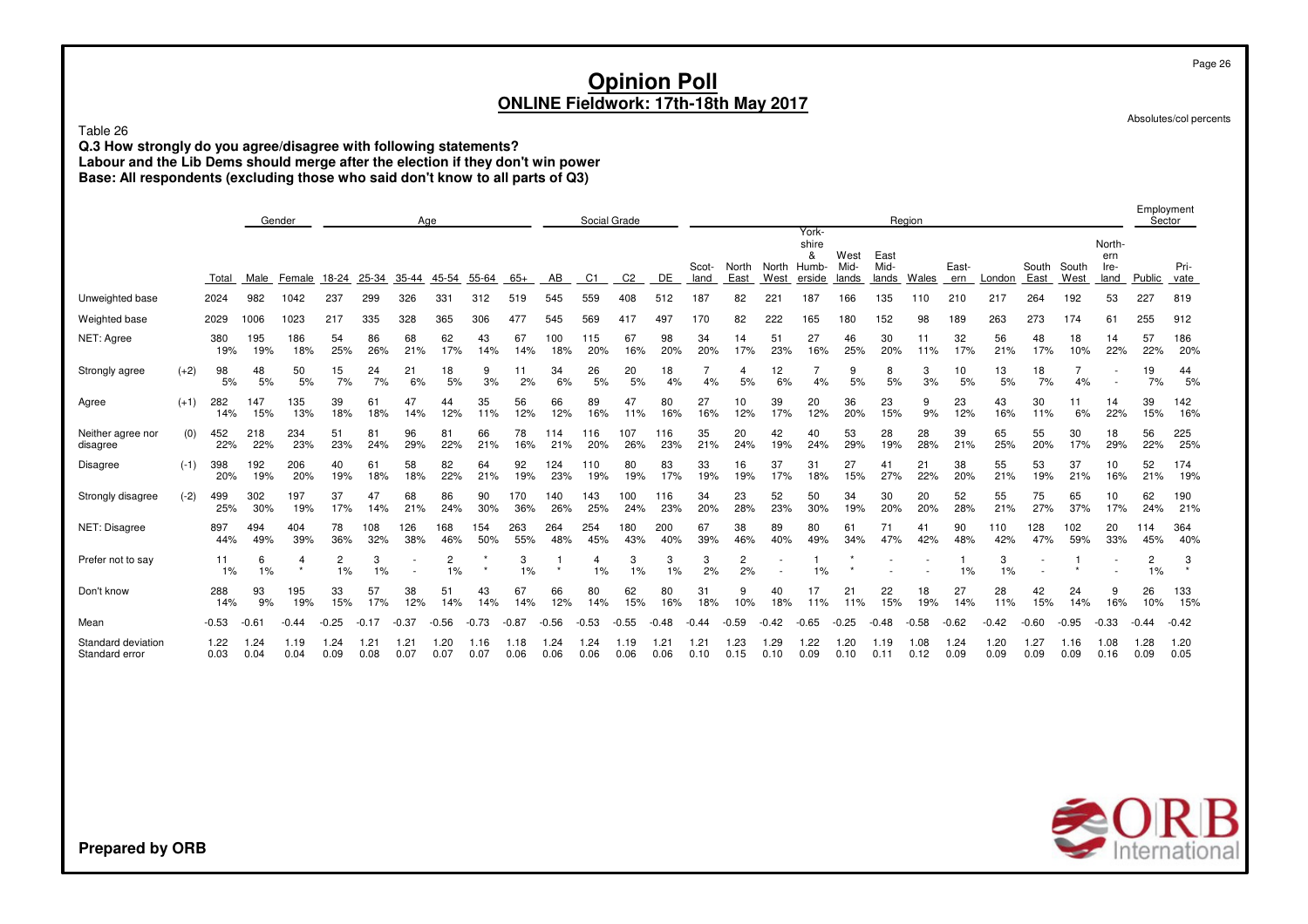Absolutes/col percents

Page 27

Table 27

 **Q.3 How strongly do you agree/disagree with following statements? Labour and the Lib Dems should merge after the election if they don't win power Base: All respondents (excluding those who said don't know to all parts of Q3)**

|                                      |        |              |              |              |                          | 2015 Vote    |              |                       |                      |              | Referendum Vote |              |
|--------------------------------------|--------|--------------|--------------|--------------|--------------------------|--------------|--------------|-----------------------|----------------------|--------------|-----------------|--------------|
|                                      |        | Total        | Con          | Lab          | Lib Dem                  | <b>UKIP</b>  | SNP          | Plaid Cymru           | Other                | Did not vote | Leave           | Remain       |
| Unweighted base                      |        | 2024         | 598          | 497          | 113                      | 266          | 91           | 8                     | 108                  | 285          | 983             | 838          |
| Weighted base                        |        | 2029         | 615          | 494          | 108                      | 273          | 85           | 9                     | 116                  | 272          | 984             | 851          |
| NET: Agree                           |        | 380<br>19%   | 80<br>13%    | 143<br>29%   | 26<br>25%                | 28<br>10%    | 16<br>19%    | 4<br>44%              | 27<br>24%            | 51<br>19%    | 123<br>12%      | 222<br>26%   |
| Strongly agree                       | $(+2)$ | 98<br>5%     | 25<br>4%     | 37<br>8%     | 10<br>9%                 | 5<br>2%      | 4<br>4%      | 7%                    | $\overline{7}$<br>6% | 10<br>4%     | 25<br>3%        | 66<br>8%     |
| Agree                                | $(+1)$ | 282<br>14%   | 56<br>9%     | 106<br>21%   | 17<br>15%                | 23<br>8%     | 13<br>15%    | 3<br>38%              | 20<br>18%            | 41<br>15%    | 97<br>10%       | 156<br>18%   |
| Neither agree nor<br>disagree        | (0)    | 452<br>22%   | 122<br>20%   | 101<br>20%   | 15<br>14%                | 53<br>19%    | 23<br>27%    | 2<br>26%              | 29<br>25%            | 77<br>28%    | 210<br>21%      | 180<br>21%   |
| Disagree                             | $(-1)$ | 398<br>20%   | 142<br>23%   | 99<br>20%    | 21<br>20%                | 54<br>20%    | 14<br>16%    | ٠<br>٠                | 21<br>18%            | 43<br>16%    | 190<br>19%      | 179<br>21%   |
| Strongly disagree                    | $(-2)$ | 499<br>25%   | 193<br>31%   | 98<br>20%    | 31<br>29%                | 97<br>35%    | 13<br>16%    | 8%                    | 21<br>18%            | 44<br>16%    | 309<br>31%      | 169<br>20%   |
| NET: Disagree                        |        | 897<br>44%   | 335<br>54%   | 197<br>40%   | 53<br>49%                | 150<br>55%   | 27<br>32%    | 8%                    | 42<br>36%            | 88<br>32%    | 499<br>51%      | 348<br>41%   |
| Prefer not to say                    |        | 11<br>1%     | $\star$      | 2<br>$\star$ | $\overline{\phantom{a}}$ | $\star$      | 2%           | ٠                     | $\overline{c}$<br>1% | $\star$      | 1%              |              |
| Don't know                           |        | 288<br>14%   | 77<br>13%    | 51<br>10%    | 13<br>13%                | 41<br>15%    | 17<br>20%    | $\overline{c}$<br>21% | 16<br>13%            | 56<br>21%    | 146<br>15%      | 100<br>12%   |
| Mean                                 |        | $-0.53$      | $-0.79$      | $-0.26$      | $-0.51$                  | $-0.93$      | $-0.30$      | 0.44                  | $-0.29$              | $-0.33$      | $-0.79$         | $-0.31$      |
| Standard deviation<br>Standard error |        | 1.22<br>0.03 | 1.17<br>0.05 | 1.27<br>0.06 | 1.38<br>0.14             | 1.11<br>0.07 | 1.17<br>0.14 | 1.11<br>0.45          | 1.22<br>0.13         | 1.14<br>0.08 | 1.15<br>0.04    | 1.27<br>0.05 |

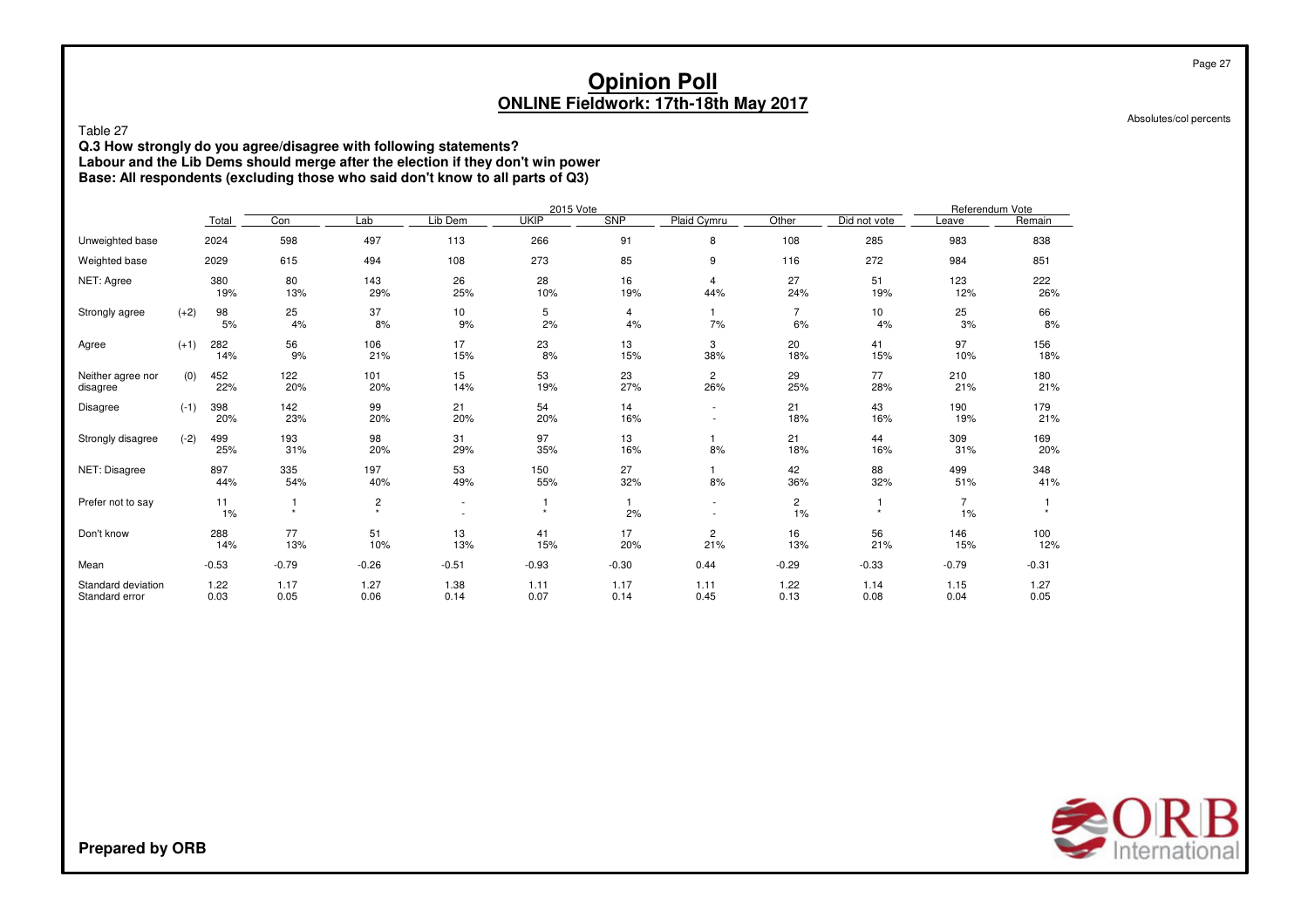Table 28

**Q.3 How strongly do you agree/disagree with following statements?**

**Tony Blair should return to frontline politics**

**Base: All respondents (excluding those who said don't know to all parts of Q3)**

|                                      |        | Gender<br>Age |              |              |              |              |              |              |              |              |              | Social Grade |                |              |                      |               |                 |                                        |                       |                       | Region       |              |              |               |               |                               | Employment   | Sector       |
|--------------------------------------|--------|---------------|--------------|--------------|--------------|--------------|--------------|--------------|--------------|--------------|--------------|--------------|----------------|--------------|----------------------|---------------|-----------------|----------------------------------------|-----------------------|-----------------------|--------------|--------------|--------------|---------------|---------------|-------------------------------|--------------|--------------|
|                                      |        | Total         | Male         | Female       | 18-24        | 25-34        | 35-44        | 45-54        | 55-64        | $65+$        | AB           | C1           | C <sub>2</sub> | DE           | Scot-<br>land        | North<br>East | North<br>West   | York-<br>shire<br>&<br>Humb-<br>erside | West<br>Mid-<br>lands | East<br>Mid-<br>lands | Wales        | East-<br>ern | London       | South<br>East | South<br>West | North-<br>ern<br>Ire-<br>land | Public       | Pri-<br>vate |
| Unweighted base                      |        | 2024          | 982          | 1042         | 237          | 299          | 326          | 331          | 312          | 519          | 545          | 559          | 408            | 512          | 187                  | 82            | 22 <sub>1</sub> | 187                                    | 166                   | 135                   | 110          | 210          | 217          | 264           | 192           | 53                            | 227          | 819          |
| Weighted base                        |        | 2029          | 1006         | 1023         | 217          | 335          | 328          | 365          | 306          | 477          | 545          | 569          | 417            | 497          | 170                  | 82            | 222             | 165                                    | 180                   | 152                   | 98           | 189          | 263          | 273           | 174           | 61                            | 255          | 912          |
| NET: Agree                           |        | 251<br>12%    | 138<br>14%   | 113<br>11%   | 30<br>14%    | 76<br>23%    | 45<br>14%    | 39<br>11%    | 34<br>11%    | 27<br>6%     | 78<br>14%    | 70<br>12%    | 46<br>11%      | 57<br>11%    | 18<br>11%            | 9%            | 30<br>14%       | 21<br>12%                              | 31<br>17%             | 16<br>10%             | 13<br>13%    | 13<br>7%     | 44<br>17%    | 29<br>11%     | 16<br>9%      | 12<br>20%                     | 48<br>19%    | 127<br>14%   |
| Strongly agree                       | $(+2)$ | 72<br>4%      | 44<br>4%     | 29<br>3%     | 3%           | 14<br>4%     | 18<br>5%     | 11<br>3%     | 13<br>4%     | 10<br>2%     | 28<br>5%     | 16<br>3%     | 12<br>3%       | 15<br>3%     | 5<br>3%              | 1%            | 13<br>6%        | 5<br>3%                                | 6<br>3%               | 5<br>3%               | 5<br>5%      | 6<br>3%      | 8<br>3%      | 9<br>3%       | 6<br>3%       | 4<br>6%                       | 10<br>4%     | 40<br>4%     |
| Agree                                | $(+1)$ | 179<br>9%     | 94<br>9%     | 85<br>8%     | 23<br>11%    | 61<br>18%    | 27<br>8%     | 29<br>8%     | 22<br>7%     | 17<br>4%     | 49<br>9%     | 54<br>9%     | 34<br>8%       | 42<br>8%     | 13<br>8%             | 6<br>8%       | 18<br>8%        | 15<br>9%                               | 25<br>14%             | 11<br>7%              | 8<br>8%      | 4%           | 36<br>14%    | 20<br>7%      | 11<br>6%      | 8<br>13%                      | 38<br>15%    | 87<br>10%    |
| Neither agree nor<br>disagree        | (0)    | 236<br>12%    | 104<br>10%   | 132<br>13%   | 39<br>18%    | 52<br>16%    | 53<br>16%    | 43<br>12%    | 21<br>7%     | 28<br>6%     | 62<br>11%    | 62<br>11%    | 53<br>13%      | 59<br>12%    | 21<br>12%            | 8<br>10%      | 19<br>9%        | 17<br>10%                              | 19<br>11%             | 16<br>11%             | 15<br>15%    | 21<br>11%    | 35<br>13%    | 33<br>12%     | 21<br>12%     | 12<br>20%                     | 32<br>13%    | 125<br>14%   |
| Disagree                             | $(-1)$ | 290<br>14%    | 136<br>14%   | 154<br>15%   | 45<br>21%    | 64<br>19%    | 50<br>15%    | 52<br>14%    | 36<br>12%    | 42<br>9%     | 82<br>15%    | 90<br>16%    | 61<br>15%      | 57<br>11%    | 23<br>13%            | 15<br>18%     | 35<br>16%       | 22<br>13%                              | 24<br>13%             | 26<br>17%             | 11<br>11%    | 28<br>15%    | 40<br>15%    | 33<br>12%     | 24<br>14%     | 11<br>18%                     | 38<br>15%    | 150<br>16%   |
| Strongly disagree                    | $(-2)$ | 1138<br>56%   | 593<br>59%   | 546<br>53%   | 72<br>33%    | 119<br>36%   | 159<br>49%   | 209<br>57%   | 206<br>67%   | 373<br>78%   | 302<br>55%   | 315<br>55%   | 235<br>56%     | 286<br>58%   | 93<br>55%            | 43<br>52%     | 128<br>58%      | 96<br>58%                              | 95<br>53%             | 87<br>57%             | 56<br>57%    | 115<br>61%   | 129<br>49%   | 166<br>61%    | 108<br>62%    | 22<br>36%                     | 123<br>48%   | 459<br>50%   |
| NET: Disagree                        |        | 1428<br>70%   | 729<br>72%   | 699<br>68%   | 117<br>54%   | 183<br>55%   | 209<br>64%   | 261<br>72%   | 242<br>79%   | 416<br>87%   | 384<br>70%   | 406<br>71%   | 296<br>71%     | 343<br>69%   | 116<br>68%           | 58<br>70%     | 163<br>73%      | 18<br>71%                              | 119<br>66%            | 113<br>74%            | 67<br>68%    | 143<br>76%   | 168<br>64%   | 198<br>73%    | 133<br>76%    | 33<br>54%                     | 161<br>63%   | 609<br>67%   |
| Prefer not to say                    |        | 14<br>1%      | 8<br>1%      | 6<br>1%      | 4<br>2%      | 2<br>1%      | 4<br>1%      | 1%           | 2<br>1%      | $\star$      | 3<br>1%      | 9<br>1%      | 2<br>$\star$   |              | $\overline{c}$<br>1% | 2<br>2%       |                 | 1%                                     | 3<br>2%               | 1%                    |              | 3<br>2%      | $\star$      | 2<br>1%       | $\star$       |                               |              | 8<br>1%      |
| Don't know                           |        | 100<br>5%     | 27<br>3%     | 72<br>7%     | 28<br>13%    | 22<br>7%     | 17<br>5%     | 19<br>5%     | 2%           | 6<br>1%      | 18<br>3%     | 23<br>4%     | 21<br>5%       | 38<br>8%     | 13<br>8%             | 8<br>9%       | 10<br>5%        | 9<br>5%                                | 8<br>4%               | 4%                    | 5<br>5%      | 8<br>4%      | 15<br>6%     | 10<br>4%      | 4<br>2%       | 4<br>7%                       | 12<br>5%     | 42<br>5%     |
| Mean                                 |        | $-1.17$       | $-1.17$      | $-1.17$      | $-0.82$      | $-0.68$      | $-1.00$      | .22          | .35<br>-1    | $-1.60$      | $-1.11$      | $-1.18$      | $-1.20$        | $-1.21$      | $-1.20$              | .26<br>-1     | $-1.17$         | $-1.21$                                | $-1.05$               | .24<br>-1             | $-1.11$      | $-1.35$      | $-1.00$      | .25           | $-1.29$       | $-0.69$                       | $-0.93$      | $-1.05$      |
| Standard deviation<br>Standard error |        | 1.18<br>0.03  | 1.22<br>0.04 | 1.15<br>0.04 | 1.18<br>0.08 | 1.29<br>0.08 | 1.25<br>0.07 | 1.14<br>0.06 | 1.15<br>0.07 | 0.91<br>0.04 | 1.25<br>0.05 | 1.16<br>0.05 | 1.15<br>0.06   | 1.17<br>0.05 | 1.16<br>0.09         | 1.06<br>0.12  | 1.24<br>0.09    | 1.18<br>0.09                           | 26. ا<br>0.10         | 1.12<br>0.10          | 1.26<br>0.12 | 1.06<br>0.07 | 1.24<br>0.09 | 1.15<br>0.07  | 1.11<br>0.08  | 1.31<br>0.19                  | 1.29<br>0.09 | 1.23<br>0.04 |



Page 28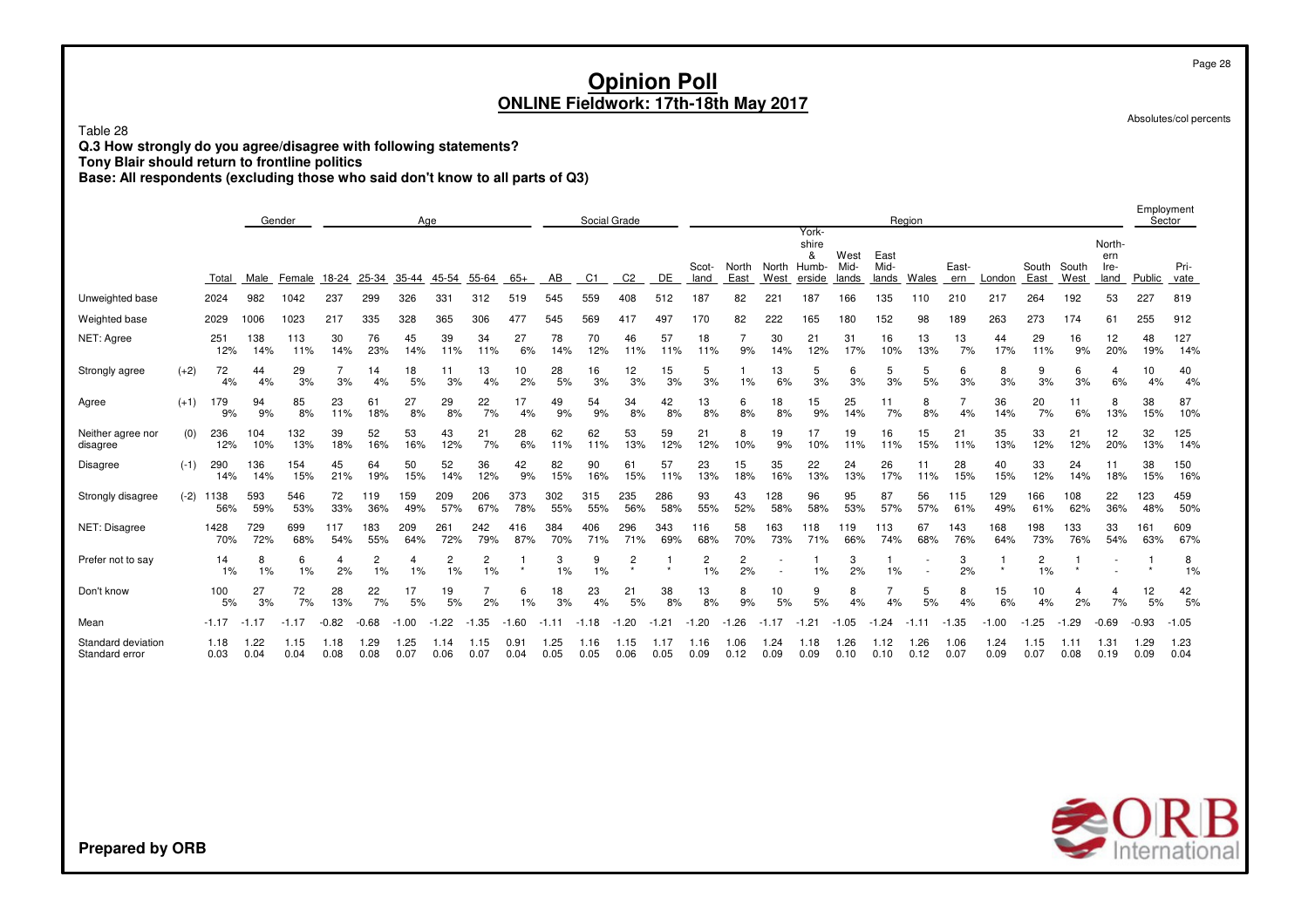Absolutes/col percents

Table 29

**Q.3 How strongly do you agree/disagree with following statements?**

**Tony Blair should return to frontline politics**

**Base: All respondents (excluding those who said don't know to all parts of Q3)**

|                                      |        |              |                                    |              |                          | 2015 Vote                                  |              |              |                      |                      | Referendum Vote |              |
|--------------------------------------|--------|--------------|------------------------------------|--------------|--------------------------|--------------------------------------------|--------------|--------------|----------------------|----------------------|-----------------|--------------|
|                                      |        | Total        | Con                                | Lab          | Lib Dem                  | <b>UKIP</b>                                | <b>SNP</b>   | Plaid Cymru  | Other                | Did not vote         | Leave           | Remain       |
| Unweighted base                      |        | 2024         | 598                                | 497          | 113                      | 266                                        | 91           | 8            | 108                  | 285                  | 983             | 838          |
| Weighted base                        |        | 2029         | 615                                | 494          | 108                      | 273                                        | 85           | 9            | 116                  | 272                  | 984             | 851          |
| NET: Agree                           |        | 251<br>12%   | 56<br>9%                           | 107<br>22%   | 16<br>15%                | 8<br>3%                                    | 9<br>10%     | 3<br>38%     | 16<br>14%            | 31<br>11%            | 56<br>6%        | 168<br>20%   |
| Strongly agree                       | $(+2)$ | 72<br>4%     | 18<br>3%                           | 35<br>7%     | 3<br>3%                  | $\overline{\phantom{a}}$<br>$\blacksquare$ | 3<br>4%      | 3<br>38%     | 4<br>3%              | 5<br>2%              | 15<br>2%        | 52<br>6%     |
| Agree                                | $(+1)$ | 179<br>9%    | 38<br>6%                           | 72<br>15%    | 13<br>12%                | 8<br>3%                                    | 5<br>6%      | ٠<br>$\sim$  | 12<br>11%            | 26<br>9%             | 41<br>4%        | 116<br>14%   |
| Neither agree nor<br>disagree        | (0)    | 236<br>12%   | 31<br>5%                           | 70<br>14%    | 11<br>10%                | 24<br>9%                                   | 12<br>15%    |              | 13<br>12%            | 51<br>19%            | 85<br>9%        | 102<br>12%   |
| Disagree                             | $(-1)$ | 290<br>14%   | 77<br>12%                          | 83<br>17%    | 23<br>21%                | 21<br>8%                                   | 12<br>14%    |              | 17<br>15%            | 45<br>17%            | 92<br>9%        | 166<br>20%   |
| Strongly disagree                    | $(-2)$ | 1138<br>56%  | 438<br>71%                         | 200<br>40%   | 56<br>52%                | 212<br>78%                                 | 44<br>52%    | 5<br>51%     | 59<br>51%            | 113<br>41%           | 713<br>72%      | 368<br>43%   |
| NET: Disagree                        |        | 1428<br>70%  | 514<br>84%                         | 283<br>57%   | 79<br>73%                | 233<br>85%                                 | 55<br>65%    | 5<br>51%     | 77<br>66%            | 158<br>58%           | 806<br>82%      | 534<br>63%   |
| Prefer not to say                    |        | 14<br>1%     | $\overline{\mathbf{c}}$<br>$\star$ | 3<br>1%      | $\overline{\phantom{a}}$ | 1<br>$\star$                               | 2%           | ٠            | $\overline{c}$<br>1% | $\overline{c}$<br>1% | 10<br>1%        |              |
| Don't know                           |        | 100<br>5%    | 12<br>2%                           | 31<br>6%     | $\overline{c}$<br>1%     | 7<br>3%                                    | 7<br>8%      | 11%          | 8<br>7%              | 31<br>11%            | 27<br>3%        | 46<br>5%     |
| Mean                                 |        | $-1.17$      | $-1.46$                            | $-0.74$      | $-1.09$                  | $-1.65$                                    | $-1.13$      | $-0.30$      | $-1.09$              | $-0.98$              | $-1.53$         | $-0.85$      |
| Standard deviation<br>Standard error |        | 1.18<br>0.03 | 1.04<br>0.04                       | 1.35<br>0.06 | 1.17<br>0.11             | 0.77<br>0.05                               | 1.19<br>0.13 | 2.12<br>0.80 | 1.22<br>0.12         | 1.14<br>0.07         | 0.94<br>0.03    | 1.31<br>0.05 |

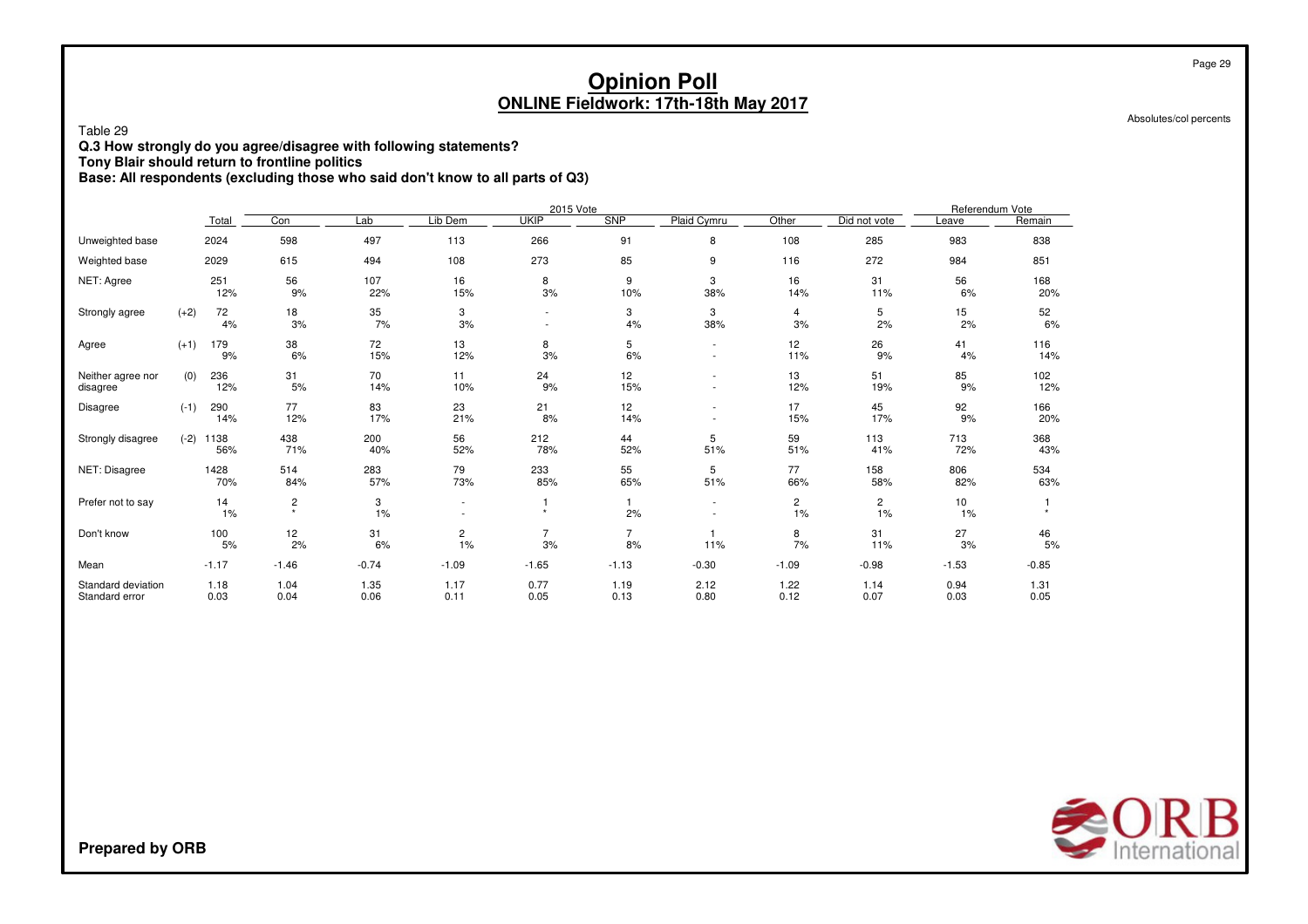Table 30

**Q.3 How strongly do you agree/disagree with following statements?**

**I feel my views are represented well by at least one political party**

**Base: All respondents (excluding those who said don't know to all parts of Q3)**

|                                      |        | Gender<br>Age |              |              |              |              |              |             |             |              |              | Social Grade |                |              |               |                      |               |                                        |                       |                       | Region       |              |              |                      |               |                               | Employment   | Sector       |
|--------------------------------------|--------|---------------|--------------|--------------|--------------|--------------|--------------|-------------|-------------|--------------|--------------|--------------|----------------|--------------|---------------|----------------------|---------------|----------------------------------------|-----------------------|-----------------------|--------------|--------------|--------------|----------------------|---------------|-------------------------------|--------------|--------------|
|                                      |        | Total         | Male         | Female       | 18-24        | 25-34        | 35-44        | 45-54       | 55-64       | $65+$        | AB           | C1           | C <sub>2</sub> | DE           | Scot-<br>land | North<br>East        | North<br>West | York-<br>shire<br>&<br>Humb-<br>erside | West<br>Mid-<br>lands | East<br>Mid-<br>lands | <b>Wales</b> | East-<br>ern | London       | South<br>East        | South<br>West | North-<br>ern<br>Ire-<br>land | Public       | Pri-<br>vate |
| Unweighted base                      |        | 2024          | 982          | 1042         | 237          | 299          | 326          | 331         | 312         | 519          | 545          | 559          | 408            | 512          | 187           | 82                   | 221           | 187                                    | 166                   | 135                   | 110          | 210          | 217          | 264                  | 192           | 53                            | 227          | 819          |
| Weighted base                        |        | 2029          | 1006         | 1023         | 217          | 335          | 328          | 365         | 306         | 477          | 545          | 569          | 417            | 497          | 170           | 82                   | 222           | 165                                    | 180                   | 152                   | 98           | 189          | 263          | 273                  | 174           | 61                            | 255          | 912          |
| NET: Agree                           |        | 966<br>48%    | 505<br>50%   | 460<br>45%   | 101<br>46%   | 155<br>46%   | 134<br>41%   | 155<br>42%  | 151<br>49%  | 269<br>56%   | 268<br>49%   | 292<br>51%   | 178<br>43%     | 229<br>46%   | 83<br>49%     | 43<br>53%            | 123<br>55%    | 79<br>47%                              | 74<br>41%             | 67<br>44%             | 43<br>44%    | 90<br>48%    | 126<br>48%   | 131<br>48%           | 90<br>52%     | 17<br>28%                     | 140<br>55%   | 396<br>43%   |
| Strongly agree                       | $(+2)$ | 285<br>14%    | 155<br>15%   | 130<br>13%   | 27<br>12%    | 38<br>11%    | 36<br>11%    | 42<br>11%   | 46<br>15%   | 96<br>20%    | 93<br>17%    | 69<br>12%    | 52<br>13%      | 70<br>14%    | 26<br>15%     | 11<br>14%            | 35<br>16%     | 23<br>14%                              | 33<br>18%             | 17<br>11%             | 12<br>12%    | 28<br>15%    | 34<br>13%    | 35<br>13%            | 30<br>17%     | 3<br>5%                       | 37<br>15%    | 117<br>13%   |
| Agree                                | $(+1)$ | 681<br>34%    | 350<br>35%   | 330<br>32%   | 74<br>34%    | 117<br>35%   | 98<br>30%    | 113<br>31%  | 105<br>34%  | 173<br>36%   | 174<br>32%   | 222<br>39%   | 125<br>30%     | 159<br>32%   | 57<br>34%     | 32<br>39%            | 88<br>39%     | 56<br>34%                              | 41<br>23%             | 50<br>33%             | 31<br>32%    | 62<br>33%    | 92<br>35%    | 97<br>35%            | 60<br>35%     | 14<br>23%                     | 103<br>40%   | 279<br>31%   |
| Neither agree nor<br>disagree        | (0)    | 454<br>22%    | 213<br>21%   | 240<br>24%   | 37<br>17%    | 76<br>23%    | 91<br>28%    | 89<br>24%   | 70<br>23%   | 91<br>19%    | 99<br>18%    | 126<br>22%   | 116<br>28%     | 112<br>23%   | 37<br>22%     | 19<br>23%            | 37<br>17%     | 44<br>27%                              | 40<br>22%             | 40<br>26%             | 22<br>22%    | 44<br>23%    | 47<br>18%    | 66<br>24%            | 41<br>23%     | 18<br>30%                     | 44<br>17%    | 235<br>26%   |
| Disagree                             | $(-1)$ | 273<br>13%    | 138<br>14%   | 135<br>13%   | 36<br>17%    | 47<br>14%    | 44<br>13%    | 43<br>12%   | 41<br>14%   | 62<br>13%    | 88<br>16%    | 76<br>13%    | 52<br>12%      | 57<br>12%    | 16<br>10%     | 5<br>6%              | 20<br>9%      | 24<br>15%                              | 31<br>17%             | 21<br>14%             | 15<br>15%    | 25<br>13%    | 44<br>17%    | 33<br>12%            | 23<br>13%     | 16<br>26%                     | 35<br>14%    | 124<br>14%   |
| Strongly disagree                    | $(-2)$ | 204<br>10%    | 107<br>11%   | 98<br>10%    | 32<br>15%    | 32<br>10%    | 36<br>11%    | 42<br>12%   | 31<br>10%   | 32<br>7%     | 64<br>12%    | 51<br>9%     | 39<br>9%       | 50<br>10%    | 16<br>9%      | 8<br>10%             | 28<br>13%     | 14<br>8%                               | 18<br>10%             | 13<br>9%              | 13<br>13%    | 22<br>11%    | 25<br>10%    | 27<br>10%            | 14<br>8%      | 5<br>9%                       | 22<br>9%     | 98<br>11%    |
| NET: Disagree                        |        | 477<br>24%    | 245<br>24%   | 233<br>23%   | 68<br>31%    | 79<br>24%    | 80<br>24%    | 85<br>23%   | 72<br>24%   | 94<br>20%    | 152<br>28%   | 127<br>22%   | 90<br>22%      | 107<br>22%   | 32<br>19%     | 13<br>16%            | 49<br>22%     | 38<br>23%                              | 49<br>27%             | 35<br>23%             | 27<br>28%    | 47<br>25%    | 69<br>26%    | 60<br>22%            | 37<br>21%     | 21<br>35%                     | 57<br>22%    | 221<br>24%   |
| Prefer not to say                    |        | 18<br>1%      | 9<br>1%      | 9<br>1%      | 2<br>1%      | 5<br>2%      | 1%           | 2<br>1%     | 2<br>1%     | 3<br>1%      | 1%           | 6<br>1%      | 2              | 4<br>1%      | 2<br>1%       | $\overline{c}$<br>2% |               |                                        | 2<br>1%               | 2<br>1%               | 1%           | 3<br>2%      | 5<br>2%      | $\overline{c}$<br>1% |               |                               | 4<br>2%      | 8<br>1%      |
| Don't know                           |        | 114<br>6%     | 34<br>3%     | 80<br>8%     | 10<br>5%     | 20<br>6%     | 19<br>6%     | 34<br>9%    | 11<br>4%    | 20<br>4%     | 20<br>4%     | 19<br>3%     | 31<br>7%       | 44<br>9%     | 16<br>10%     | 6<br>7%              | 14<br>6%      | 5<br>3%                                | 16<br>9%              | 9<br>6%               | 5<br>6%      | 5<br>3%      | 15<br>6%     | 13<br>5%             | 6<br>4%       | 4<br>7%                       | 10<br>4%     | 51<br>6%     |
| Mean                                 |        | 0.30          | 0.32         | 0.28         | 0.14         |              | 0.18         | 0.21        | .32         | 0.53         | 0.28         | 0.33         | 0.26           | 0.32         | 0.39          | 0.45                 | .39           | 0.31                                   | 0.25                  | 0.25                  | 0.16         | 0.27         | 0.27         | 0.30                 | $0.4^{\circ}$ | .12                           | 0.4          | 0.23         |
| Standard deviation<br>Standard error |        | 1.20<br>0.03  | 1.22<br>0.04 | 1.18<br>0.04 | 1.29<br>0.09 | 1.17<br>0.07 | 1.18<br>0.07 | .21<br>0.07 | .20<br>0.07 | 1.17<br>0.05 | 1.28<br>0.06 | 1.15<br>0.05 | 1.16<br>0.06   | 1.21<br>0.06 | 1.20<br>0.09  | 1.16<br>0.13         | 1.26<br>0.09  | 1.15<br>0.09                           | .28<br>0.10           | 1.14<br>0.10          | 1.24<br>0.12 | 1.23<br>0.09 | 1.21<br>0.09 | 1.17<br>0.07         | 1.18<br>0.09  | 1.06<br>0.15                  | 1.18<br>0.08 | 1.20<br>0.04 |



**Prepared by ORB**

Page 30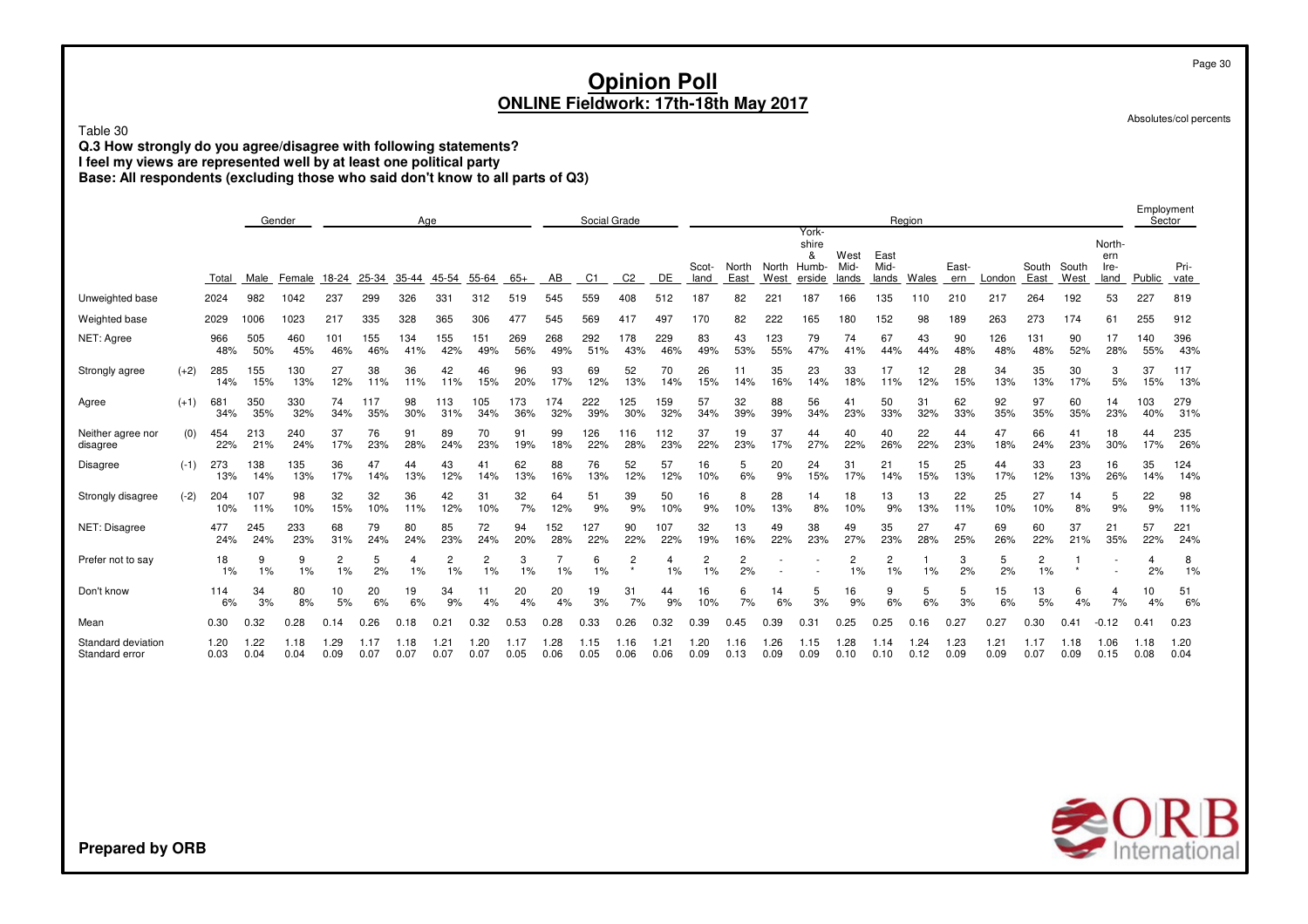Absolutes/col percents

Page 31

Table 31

**Q.3 How strongly do you agree/disagree with following statements?**

**I feel my views are represented well by at least one political party**

**Base: All respondents (excluding those who said don't know to all parts of Q3)**

|                                      |        |              |               |              |              | 2015 Vote    |                      |                               |                      |              | Referendum Vote |              |
|--------------------------------------|--------|--------------|---------------|--------------|--------------|--------------|----------------------|-------------------------------|----------------------|--------------|-----------------|--------------|
|                                      |        | Total        | Con           | Lab          | Lib Dem      | <b>UKIP</b>  | <b>SNP</b>           | Plaid Cymru                   | Other                | Did not vote | Leave           | Remain       |
| Unweighted base                      |        | 2024         | 598           | 497          | 113          | 266          | 91                   | 8                             | 108                  | 285          | 983             | 838          |
| Weighted base                        |        | 2029         | 615           | 494          | 108          | 273          | 85                   | 9                             | 116                  | 272          | 984             | 851          |
| NET: Agree                           |        | 966<br>48%   | 360<br>59%    | 258<br>52%   | 57<br>53%    | 110<br>40%   | 50<br>59%            | 5<br>51%                      | 41<br>36%            | 76<br>28%    | 464<br>47%      | 453<br>53%   |
| Strongly agree                       | $(+2)$ | 285<br>14%   | 131<br>21%    | 73<br>15%    | 9<br>8%      | 30<br>11%    | 18<br>21%            | $\overline{c}$<br>25%         | 8<br>7%              | 11<br>4%     | 156<br>16%      | 124<br>15%   |
| Agree                                | $(+1)$ | 681<br>34%   | 229<br>37%    | 186<br>38%   | 49<br>45%    | 81<br>29%    | 32<br>38%            | 2<br>26%                      | 34<br>29%            | 65<br>24%    | 308<br>31%      | 329<br>39%   |
| Neither agree nor<br>disagree        | (0)    | 454<br>22%   | 128<br>21%    | 88<br>18%    | 18<br>17%    | 69<br>25%    | 17<br>20%            | $\mathbf{1}$<br>15%           | 27<br>23%            | 84<br>31%    | 230<br>23%      | 151<br>18%   |
| Disagree                             | $(-1)$ | 273<br>13%   | 64<br>10%     | 81<br>16%    | 15<br>14%    | 40<br>15%    | $\overline{7}$<br>8% | 2<br>23%                      | 27<br>23%            | 34<br>12%    | 126<br>13%      | 132<br>16%   |
| Strongly disagree                    | $(-2)$ | 204<br>10%   | 38<br>6%      | 43<br>9%     | 14<br>13%    | 32<br>12%    | 4<br>5%              | $\overline{\phantom{a}}$<br>٠ | 17<br>14%            | 48<br>18%    | 94<br>10%       | 79<br>9%     |
| NET: Disagree                        |        | 477<br>24%   | 102<br>17%    | 125<br>25%   | 29<br>27%    | 73<br>27%    | 11<br>13%            | 2<br>23%                      | 43<br>37%            | 82<br>30%    | 220<br>22%      | 212<br>25%   |
| Prefer not to say                    |        | 18<br>1%     | $\frac{2}{x}$ | $\ddot{}$    | 1%           | 6<br>2%      | 2%                   | ÷.                            | $\overline{c}$<br>1% | 2<br>1%      | 13<br>1%        | 2            |
| Don't know                           |        | 114<br>6%    | 23<br>4%      | 22<br>4%     | 3<br>2%      | 16<br>6%     | 6<br>7%              | 11%                           | 3<br>2%              | 29<br>11%    | 57<br>6%        | 33<br>4%     |
| Mean                                 |        | 0.30         | 0.59          | 0.35         | 0.22         | 0.14         | 0.68                 | 0.60                          | $-0.09$              | $-0.18$      | 0.33            | 0.35         |
| Standard deviation<br>Standard error |        | 1.20<br>0.03 | 1.14<br>0.05  | 1.20<br>0.06 | 1.19<br>0.11 | 1.21<br>0.08 | 1.09<br>0.12         | 1.23<br>0.46                  | 1.19<br>0.12         | 1.16<br>0.07 | 1.21<br>0.04    | 1.20<br>0.04 |

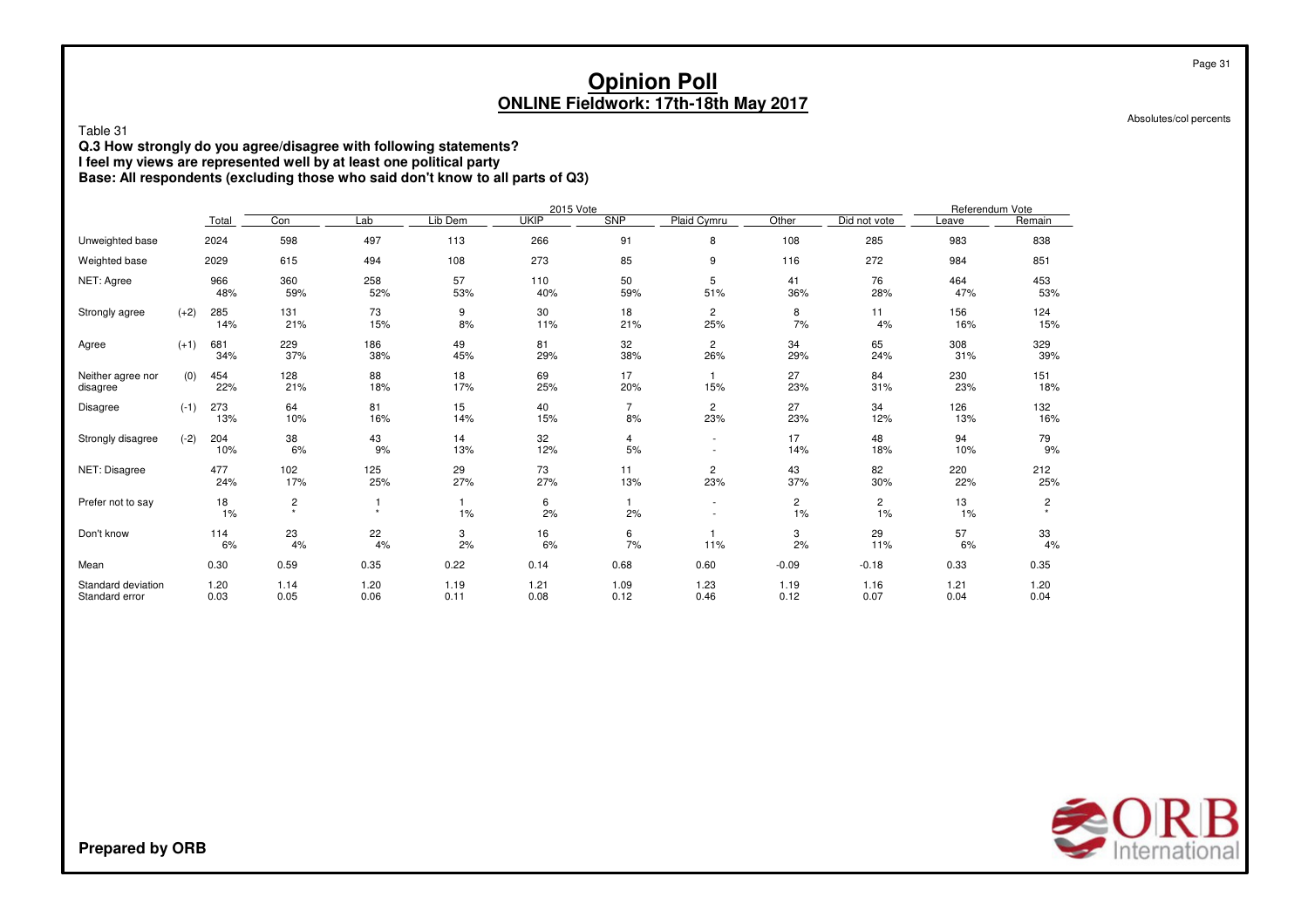Table 32

 **Q.3 How strongly do you agree/disagree with following statements? I would be open to voting for a new party if one was created**

**Base: All respondents (excluding those who said don't know to all parts of Q3)**

|                                      |        |              | Gender<br>Age |              |              |              |              |              |              |              |                           | Social Grade |                |               |                      |               |               |                                        |                       |                       | Region       |              |              |               |               |                               | Employment<br>Sector |              |
|--------------------------------------|--------|--------------|---------------|--------------|--------------|--------------|--------------|--------------|--------------|--------------|---------------------------|--------------|----------------|---------------|----------------------|---------------|---------------|----------------------------------------|-----------------------|-----------------------|--------------|--------------|--------------|---------------|---------------|-------------------------------|----------------------|--------------|
|                                      |        | Total        | Male          | Female       | 18-24        | 25-34        | 35-44        | 45-54        | 55-64        | $65+$        | AB                        | C1           | C <sub>2</sub> | DE            | Scot-<br>land        | North<br>East | North<br>West | York-<br>shire<br>ጼ<br>Humb-<br>erside | West<br>Mid-<br>lands | East<br>Mid-<br>lands | Wales        | East-<br>ern | London       | South<br>East | South<br>West | North-<br>ern<br>Ire-<br>land | Public               | Pri-<br>vate |
| Unweighted base                      |        | 2024         | 982           | 1042         | 237          | 299          | 326          | 331          | 312          | 519          | 545                       | 559          | 408            | 512           | 187                  | 82            | 221           | 187                                    | 166                   | 135                   | 110          | 210          | 217          | 264           | 192           | 53                            | 227                  | 819          |
| Weighted base                        |        | 2029         | 1006          | 1023         | 217          | 335          | 328          | 365          | 306          | 477          | 545                       | 569          | 417            | 497           | 170                  | 82            | 222           | 65                                     | 180                   | 152                   | 98           | 189          | 263          | 273           | 174           | 61                            | 255                  | 912          |
| NET: Agree                           |        | 764<br>38%   | 383<br>38%    | 381<br>37%   | 112<br>51%   | 171<br>51%   | 160<br>49%   | 125<br>34%   | 91<br>30%    | 105<br>22%   | 232<br>43%                | 214<br>38%   | 150<br>36%     | 168<br>34%    | 65<br>38%            | 26<br>32%     | 82<br>37%     | 70<br>42%                              | 70<br>39%             | 71<br>47%             | 36<br>36%    | 72<br>38%    | 94<br>36%    | 94<br>35%     | 57<br>33%     | 27<br>45%                     | 129<br>51%           | 384<br>42%   |
| Strongly agree                       | $(+2)$ | 199<br>10%   | 108<br>11%    | 91<br>9%     | 23<br>11%    | 46<br>14%    | 38<br>12%    | 42<br>11%    | 27<br>9%     | 23<br>5%     | 62<br>11%                 | 53<br>9%     | 34<br>8%       | 50<br>10%     | 8<br>5%              | 9<br>11%      | 22<br>10%     | 14<br>8%                               | 24<br>14%             | 14<br>9%              | 9<br>9%      | 20<br>11%    | 31<br>12%    | 24<br>9%      | 17<br>10%     | 5<br>8%                       | 37<br>14%            | 90<br>10%    |
| Agree                                | $(+1)$ | 566<br>28%   | 275<br>27%    | 291<br>28%   | 89<br>41%    | 126<br>38%   | 122<br>37%   | 83<br>23%    | 65<br>21%    | 81<br>17%    | 170<br>31%                | 161<br>28%   | 116<br>28%     | 118<br>24%    | 57<br>33%            | 17<br>21%     | 60<br>27%     | 56<br>34%                              | 46<br>25%             | 57<br>38%             | 26<br>27%    | 52<br>27%    | 63<br>24%    | 70<br>26%     | 40<br>23%     | 23<br>37%                     | 92<br>36%            | 294<br>32%   |
| Neither agree nor<br>disagree        | (0)    | 484<br>24%   | 265<br>26%    | 219<br>21%   | 43<br>20%    | 80<br>24%    | 88<br>27%    | 90<br>25%    | 78<br>25%    | 105<br>22%   | 120<br>22%                | 139<br>24%   | 112<br>27%     | 113<br>23%    | 40<br>24%            | 29<br>35%     | 45<br>20%     | 40<br>24%                              | 44<br>24%             | 39<br>25%             | 21<br>21%    | 48<br>25%    | 63<br>24%    | 63<br>23%     | 36<br>21%     | 17<br>27%                     | 48<br>19%            | 247<br>27%   |
| Disagree                             | $(-1)$ | 148<br>7%    | 69<br>7%      | 79<br>8%     | 12<br>5%     | 16<br>5%     | 14<br>4%     | 30<br>8%     | 21<br>7%     | 55<br>12%    | 50<br>9%                  | 41<br>7%     | 34<br>8%       | 23<br>5%      | 14<br>8%             |               | 14<br>6%      | 10<br>6%                               | 17<br>10%             | 6<br>4%               | 9<br>9%      | 12<br>6%     | 26<br>10%    | 22<br>8%      | 12<br>7%      | 6<br>10%                      | 18<br>7%             | 53<br>6%     |
| Strongly disagree                    | $(-2)$ | 240<br>12%   | 130<br>13%    | 111<br>11%   | 14<br>7%     | 16<br>5%     | 22<br>7%     | 41<br>11%    | 46<br>15%    | 101<br>21%   | 62<br>11%                 | 64<br>11%    | 55<br>13%      | 59<br>12%     | 21<br>12%            | 8<br>10%      | 29<br>13%     | 19<br>12%                              | 12<br>7%              | 13<br>8%              | 10<br>10%    | 21<br>11%    | 39<br>15%    | 35<br>13%     | 31<br>18%     | 2%                            | 24<br>9%             | 77<br>8%     |
| NET: Disagree                        |        | 388<br>19%   | 199<br>20%    | 189<br>19%   | 26<br>12%    | 32<br>10%    | 36<br>11%    | 71<br>19%    | 67<br>22%    | 157<br>33%   | 12<br>21%                 | 105<br>18%   | 89<br>21%      | 83<br>17%     | 35<br>21%            | 8<br>10%      | 43<br>20%     | 29<br>18%                              | 29<br>16%             | 19<br>12%             | 19<br>19%    | 33<br>18%    | 65<br>25%    | 57<br>21%     | 43<br>24%     | 8<br>13%                      | 42<br>16%            | 130<br>14%   |
| Prefer not to say                    |        | 19<br>1%     | 12<br>1%      | 6<br>1%      | 5<br>2%      | 3<br>1%      |              | 4<br>1%      | 2<br>1%      | 4<br>1%      | $\overline{c}$<br>$\star$ | 6<br>1%      | 3<br>1%        | 1%            | $\overline{2}$<br>1% | 3<br>3%       |               | 1%                                     | 2<br>1%               |                       | 2<br>2%      | 3<br>2%      | 5<br>2%      |               |               |                               | $\overline{2}$<br>1% | 8<br>1%      |
| Don't know                           |        | 374<br>18%   | 147<br>15%    | 227<br>22%   | 31<br>14%    | 48<br>14%    | 43<br>13%    | 76<br>21%    | 69<br>22%    | 106<br>22%   | 78<br>14%                 | 104<br>18%   | 63<br>15%      | 128<br>26%    | 28<br>16%            | 17<br>20%     | 50<br>23%     | 25<br>15%                              | 35<br>20%             | 23<br>15%             | 21<br>22%    | 33<br>17%    | 36<br>14%    | 58<br>21%     | 37<br>21%     | 9<br>15%                      | 34<br>13%            | 142<br>16%   |
| Mean                                 |        | 0.20         | 0.19          | 0.22         | 0.52         | 0.60         | 0.49         |              | 0.03         | $-0.35$      | 0.26                      | 0.22         | 0.12           | $0.2^{\circ}$ | 0.12                 | 0.30          | 0.19          | .25                                    | 0.37                  | 0.42                  | 0.21         | 0.25         | 0.09         | 0.12          | 0.01          | 0.45                          | 0.46                 | 0.35         |
| Standard deviation<br>Standard error |        | 1.21<br>0.03 | 1.22<br>0.04  | 1.20<br>0.04 | 1.06<br>0.08 | 1.01<br>0.06 | 1.04<br>0.06 | 1.23<br>0.08 | l.26<br>0.08 | 1.27<br>0.06 | 1.22<br>0.06              | 1.19<br>0.06 | 1.19<br>0.06   | 1.25<br>0.06  | 1.16<br>0.09         | 1.14<br>0.15  | .27<br>0.10   | 1.17<br>0.09                           | 1.15<br>0.10          | 1.08<br>0.10          | 1.21<br>0.13 | 1.20<br>0.09 | 1.29<br>0.10 | 1.24<br>0.09  | 1.34<br>0.11  | 0.92<br>0.14                  | 1.18<br>0.09         | 1.10<br>0.04 |



**Prepared by ORB**

Page 32